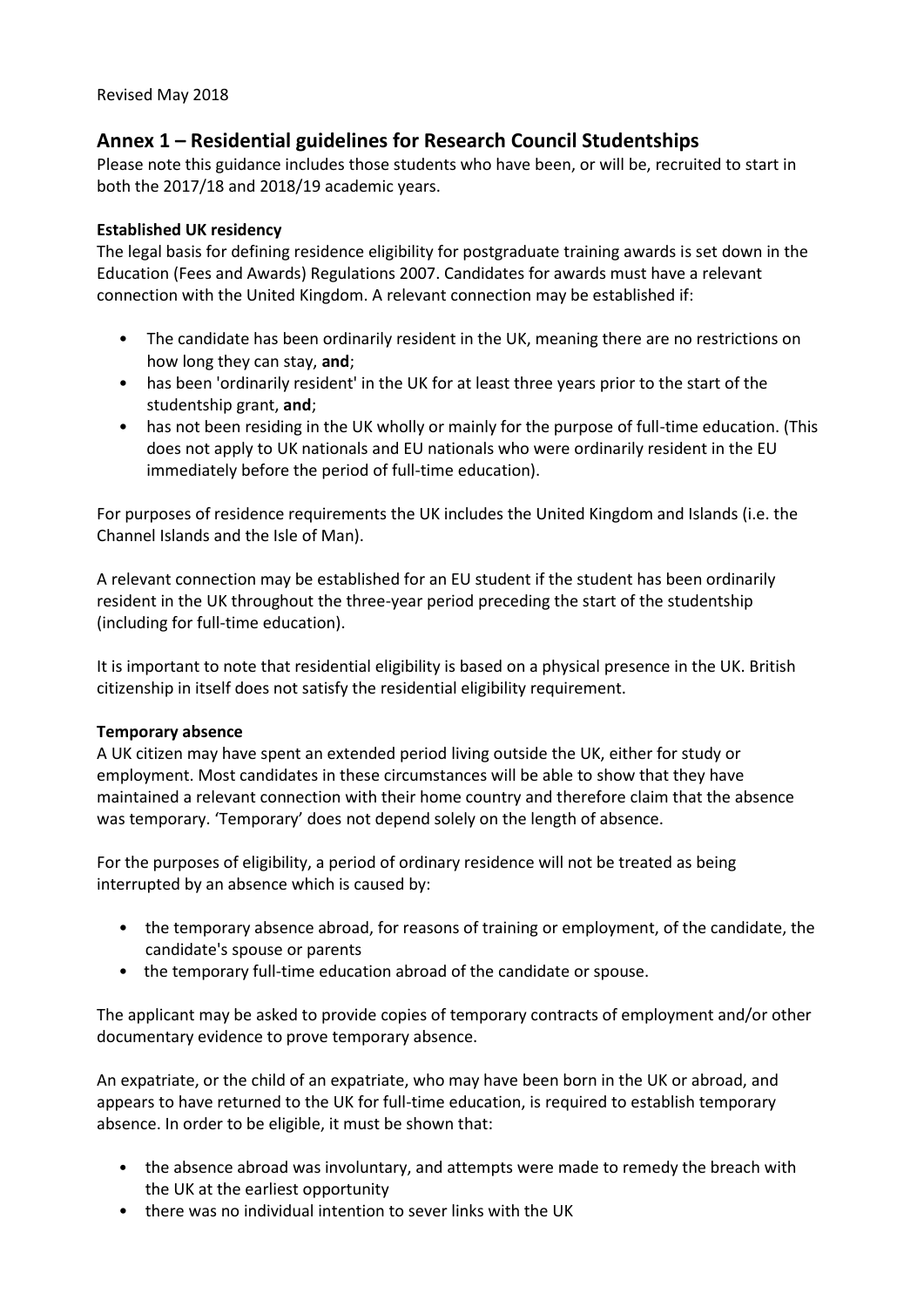• links have been maintained through visits and vacation work.

It should be noted that anyone who is resident in a country is normally subject to the residence and tax conditions of that country. A resident may or may not acquire other rights by virtue of living there, but birth or long-term residence does not automatically confer rights similar to those of the citizens of that country. If a candidate has opted for full citizenship of a country other than the UK, then the candidate will be ineligible.

### **Refugees and asylum seekers**

A candidate who has been granted full refugee status by the Home Office, or is the child or spouse of a refugee, is eligible provided that he/she has not ceased to be resident since being granted asylum or refugee status. Such candidates must provide documentary evidence of their status, usually in the form of a letter from the Immigration and Nationality Department of the Home Office.

Candidates who are asylum seekers are required to demonstrate they are ordinarily resident in the United Kingdom in the first day of the first academic year of the course.

Candidates who have been granted Indefinite Leave to Remain (ILTR) by the Home Office have been given the right to reside in the UK, and thus have ordinary residence. ILTR is usually given to those who have already spent a period in the UK, and are looking to take up British citizenship. A candidate who holds ILTR must, nevertheless, establish a relevant connection as set out in the Introduction above. Documentary evidence will be required.

Candidates who have not been recognised by the Home Office as meeting the terms of the 1951 United Nations Convention on Refugees may be granted Exceptional Leave to Remain (ELR) or Exceptional Leave to Enter (ELE). The granting of ELR recognises that the current situation in the candidate's country of origin makes it impossible for him/her to return home. Thus, the holder of ELR may be allowed to settle in the UK if their home situation does not improve. Also, he/she is entitled to work in the UK and claim unemployment benefit and, after a certain period in residence, may be able to apply for ILTR, and subsequently British citizenship.

From 1 April 2003, the Home Office replaced the granting of ELE/ELR with Humanitarian Protection (HP) or Discretionary Leave (DL).

Candidates who have been granted ELR/ELE, HP or DL do not have the same entitlements as refugees. They will however, be eligible on residence grounds if they have spent the previous three years in the UK, not wholly or mainly for the purpose of receiving full-time education.

#### **Visas, work permits, etc.**

Candidates who are resident in the UK on a student visa, work permit or dependent visa, or who have restrictions on the time they may stay in the UK and cannot demonstrate a relevant connection or that they are ordinarily resident in the UK, will not be eligible on residence grounds.

#### **Tuition-fees-only studentships for EU nationals to study in the United Kingdom**

Candidates from EU countries other than the UK are generally eligible (subject to their eligibility on grounds of academic qualifications) for awards restricted to the payment of tuition fees only; no maintenance award will be payable. In order to be eligible for a fees-only award, a candidate must be ordinarily resident in a member state of the EU, in the same way as UK candidates must be ordinarily resident in the UK.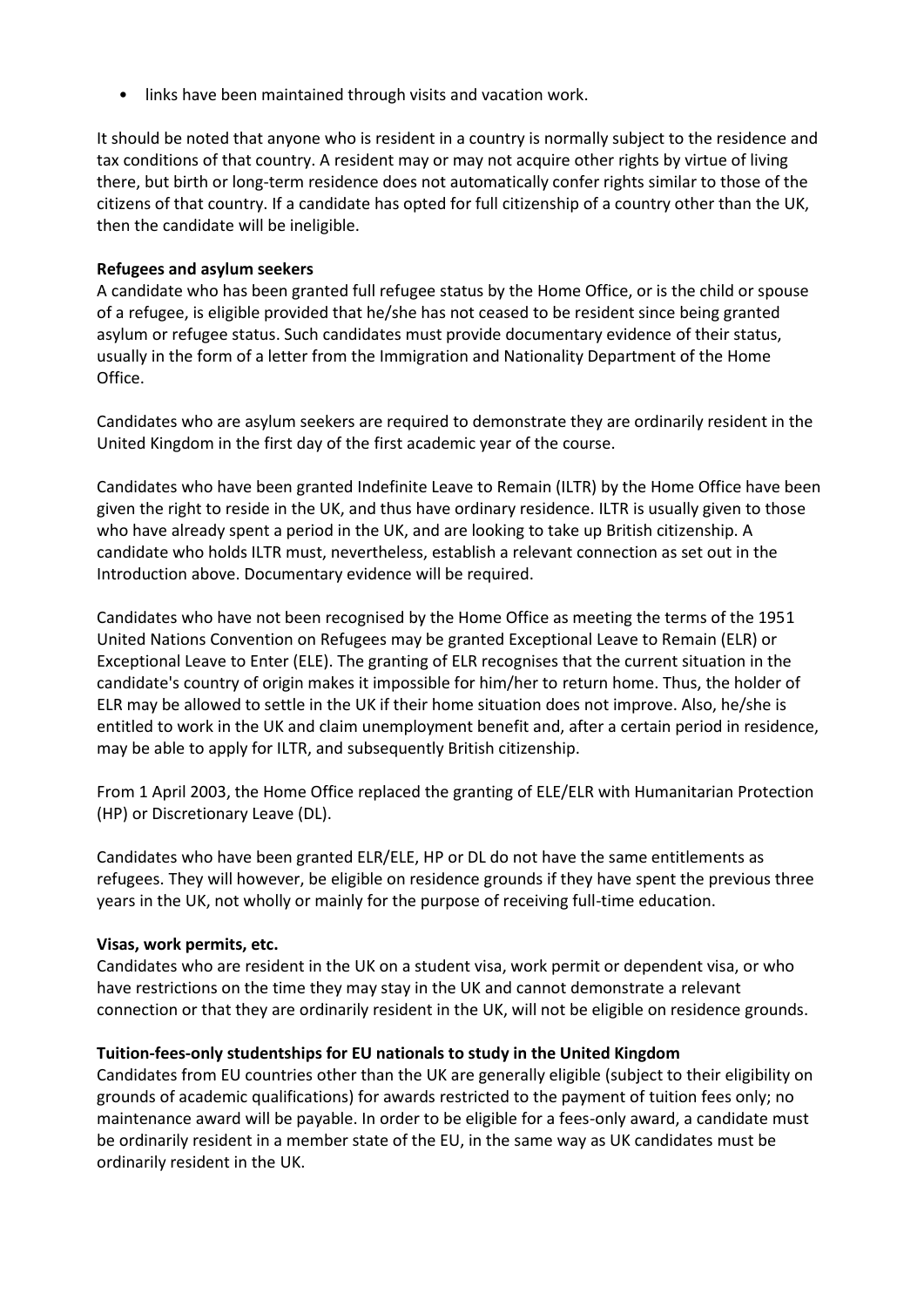Currently, the member states of the European Union (EU) are as follows:

Austria, Belgium, Bulgaria, Croatia, Cyprus, The Czech Republic, Denmark, Estonia, Finland, France, Germany, Greece, Hungary, Ireland, Italy, Latvia, Lithuania, Luxembourg, Malta, The Netherlands, Poland, Portugal, Romania, The Slovak Republic, Slovenia, Spain and Sweden.

Gibraltar is part of the EU, and students from Gibraltar are to be treated as other EU nationals.

The UK Dependent Territories are not part of the EU. The independent states of Andorra, Monaco, San Marino and The Vatican are also not part of the European Union.

The implementation of the Switzerland Agreement means that permanent residence in Switzerland is no longer a bar to EU nationals being classed as 'EU Students'. Swiss nationals do not qualify to be considered as EU students.

#### **Migrant workers (EU nationals)**

Articles 7 (2) and 12 of Council Regulations (EEC) No. 1612/68 allow for candidates who have established a relevant connection with the EU to be eligible for a full award (including maintenance) as 'migrant workers'. A migrant worker can be defined as an EU citizen who is employed in a member state of the EU who should be treated as a national of that member state. Similarly, a child or spouse of a migrant worker is also eligible to be treated in the same way. However, the following conditions must be met:

- The employment should be full-time and of significant duration. Therefore, a candidate engaged in part-time or short-term casual employment, or who has been effectively unemployed, cannot be considered to hold migrant-worker status. Additionally, the employment would be expected to be relevant to the candidate's previous or future course of study, although employment of a 'professional' nature will be considered on its merits.
- The employment should not be ancillary, i.e. taken up with a view towards engaging in subsequent studies, or subject to the candidate being accepted for the training for which he/she is to be nominated. An example of this would be a candidate who has been employed as a Research Assistant in an RO department where a future award is to be held.

With regard to the children of migrant workers, it must be shown that the candidate's residence is as a consequence of the parent's past or present employment. A child who has not been resident in the UK during their parent's employment, or who departed with their parent at the cessation of that employment, will not be eligible to claim migrant-worker status.

#### **Candidates from European Economic Area (EEA) member states**

The arrangements for migrant workers are also extended to candidates who are nationals of the EEA member states of Iceland, Liechtenstein and Norway. Where such candidates meet the migrant worker requirements they will be eligible for full awards. However, as these countries are not member states of the EU, candidates will be ineligible for fees-only awards.

#### **Opening up international eligibility**

Please refer to the individual Research Council postgraduate guidance for further information on areas where international eligibility may have been relaxed.

#### **Institutional role in checking of residential eligibility**

The Research Councils place full reliance on residential eligibility approval checks undertaken by the RO. Decisions made on this are fundamental to the validity of Research Council funding. In the event that any funded student was subsequently found to be ineligible, under Treasury rules this